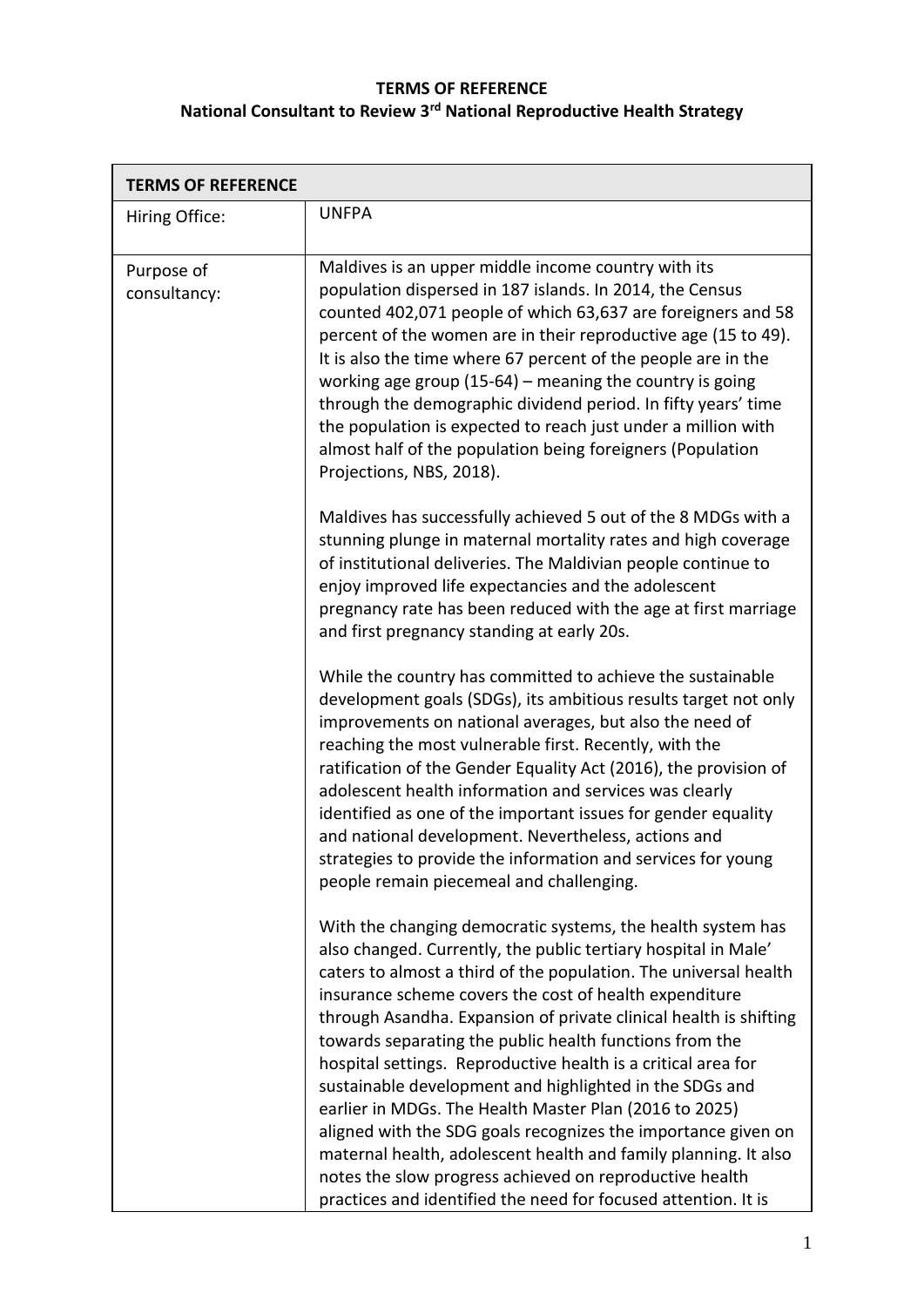|                                                                                                                    | therefore an opportune time to evaluate and revise the<br>Maldives National Reproductive Health Strategy (2014 to<br>2018) with a renewed focus on meeting the needs and<br>demands of the changing environment and Population base,<br>particularly quality sexual and reproductive health services for<br>young people.<br>The purpose of this assignment is to support the Ministry of<br>Health to review the implementation of the third National<br>Reproductive Health Strategy and based on the lessons learnt<br>and taking into consideration the rights and needs of the<br>population resident in Maldives. |
|--------------------------------------------------------------------------------------------------------------------|-------------------------------------------------------------------------------------------------------------------------------------------------------------------------------------------------------------------------------------------------------------------------------------------------------------------------------------------------------------------------------------------------------------------------------------------------------------------------------------------------------------------------------------------------------------------------------------------------------------------------|
| Scope of work:<br>(Description of                                                                                  | <b>Scope and diversity of assignment:</b><br>In consultation with the National Reproductive, Maternal, New-<br>born Care and Adolescent Health (RMNCAH) Committee, the<br>consultant will                                                                                                                                                                                                                                                                                                                                                                                                                               |
| services, activities, or<br>outputs)                                                                               | Provide support to review the 3rd NRHS with<br>recommendations for the 4 <sup>th</sup> cycle<br>Output:                                                                                                                                                                                                                                                                                                                                                                                                                                                                                                                 |
|                                                                                                                    | Review report of the implementation of the National<br>Reproductive Health Strategy, 2014 to 2018, in view of<br>the legal and policy environment, identifying lessons<br>learned and opportunities in the changing health<br>system                                                                                                                                                                                                                                                                                                                                                                                    |
| Duration and working<br>schedule:                                                                                  | 15 workings days over 3 months                                                                                                                                                                                                                                                                                                                                                                                                                                                                                                                                                                                          |
| Place where services<br>are to be delivered:                                                                       | Ministry of Health/Health Protection Agency and UNFPA                                                                                                                                                                                                                                                                                                                                                                                                                                                                                                                                                                   |
| Delivery dates and<br>how work will be<br>delivered (e.g.<br>electronic, hard copy<br>$etc.$ ):                    | Consultant is expected to work in a two-member team and in<br>close collaboration with the National RMNCAH Coordination<br>Committee from June to August 2018                                                                                                                                                                                                                                                                                                                                                                                                                                                           |
| Monitoring and<br>progress control,<br>including reporting<br>requirements,<br>periodicity format<br>and deadline: | The Consultant will be briefed and debriefed by Health<br>Protection Agency and UNFPA                                                                                                                                                                                                                                                                                                                                                                                                                                                                                                                                   |
| Supervisory<br>arrangements:                                                                                       | The consultancy will be managed by UNFPA.                                                                                                                                                                                                                                                                                                                                                                                                                                                                                                                                                                               |
| Expected travel:                                                                                                   | One mission envisaged including a field visit to the islands.                                                                                                                                                                                                                                                                                                                                                                                                                                                                                                                                                           |
| Required expertise,<br>qualifications and<br>competencies,                                                         | <b>Primary expertise required:</b><br>Bachelor's Degree in Social Policy, Public Health, social<br>science, or related fields.<br>At least 5 years' experience in development planning,<br>monitoring,<br>policy<br>analysis,<br>social<br>research<br>and                                                                                                                                                                                                                                                                                                                                                              |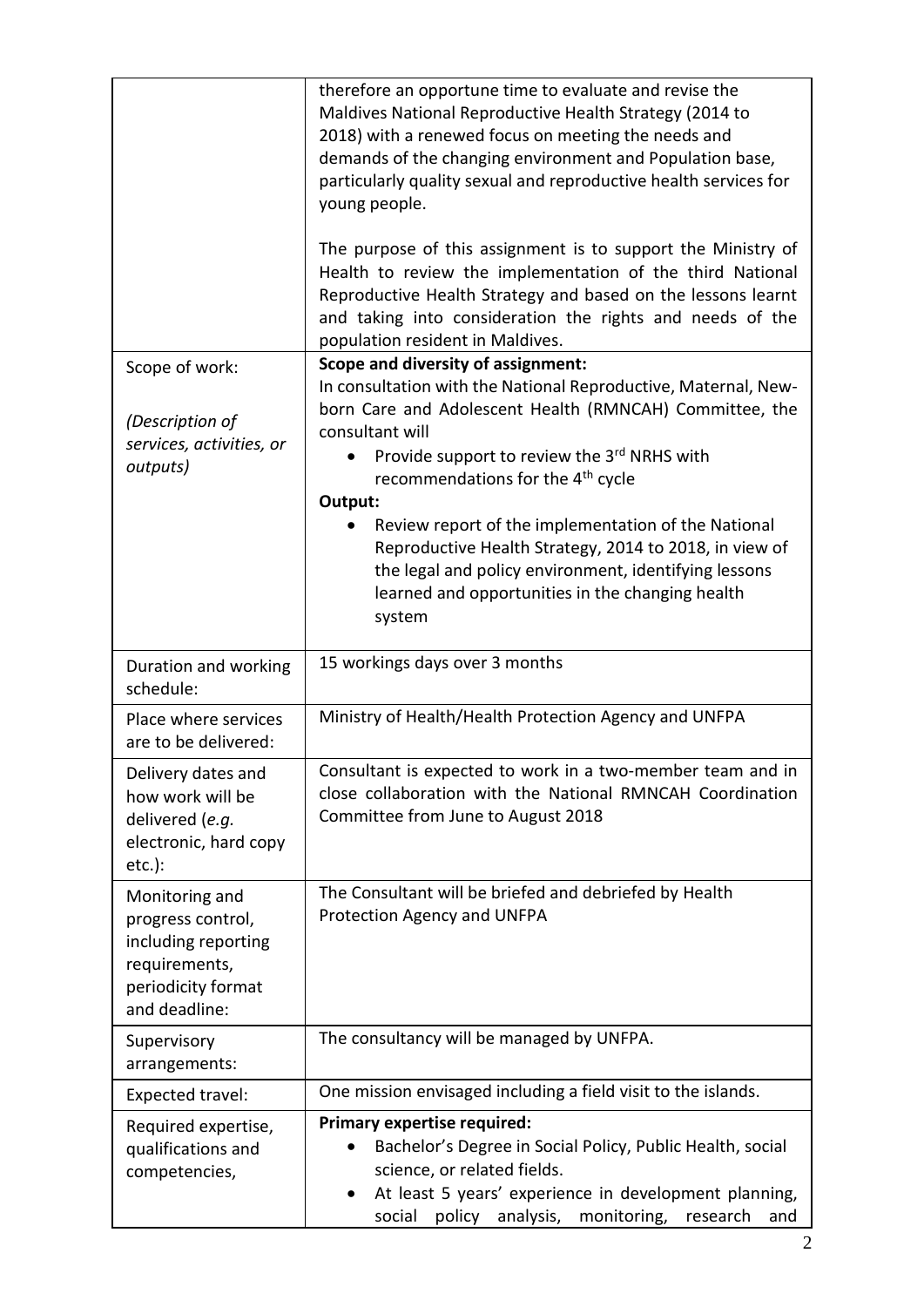| requirements:<br>methodology, technology and tools<br>Basic understanding on human rights principles<br>$\bullet$<br>Excellent communication and analytical skills in English<br>$\bullet$ |  |
|--------------------------------------------------------------------------------------------------------------------------------------------------------------------------------------------|--|
|                                                                                                                                                                                            |  |
|                                                                                                                                                                                            |  |
|                                                                                                                                                                                            |  |
| Language and demonstrated ability to transfer and                                                                                                                                          |  |
| impart knowledge.                                                                                                                                                                          |  |
| <b>Functional Competencies</b>                                                                                                                                                             |  |
| Good analytical, writing, and presentation skills.                                                                                                                                         |  |
| Fluency in reading, writing, and speaking both English<br>and Dhivehi.                                                                                                                     |  |
| Computer skills, Excel and various office applications.<br>$\bullet$                                                                                                                       |  |
| Demonstrated<br>in<br>knowledge<br>experience<br>and<br>information management.                                                                                                            |  |
| <b>Behavioural Competencies:</b>                                                                                                                                                           |  |
| Demonstrated ability to work in a multicultural                                                                                                                                            |  |
| environment and establish harmonious and effective                                                                                                                                         |  |
| working relationships, both within and outside the                                                                                                                                         |  |
| organization.                                                                                                                                                                              |  |
| Proven leadership, teamwork, and interpersonal skills.<br>$\bullet$                                                                                                                        |  |
| Ability to work under limited timing would be an asset.                                                                                                                                    |  |
| <b>Review Team</b><br>Inputs / services to                                                                                                                                                 |  |
| The review team consists of two members. International<br>be provided by                                                                                                                   |  |
| Consultant (Team Leader) and a National Consultant with<br><b>UNFPA or</b>                                                                                                                 |  |
| following specific responsibilities.<br>implementing                                                                                                                                       |  |
| partner (e.g support                                                                                                                                                                       |  |
| <b>National Consultant:</b><br>services, office space,                                                                                                                                     |  |
| Main responsibility of the National Consultant is to collate<br>equipment), if<br>the relevant literature, provide the local insights of the                                               |  |
| applicable:<br>socio-economical and health system to the team leader.                                                                                                                      |  |
| Based on consultations compile synopsis of access to                                                                                                                                       |  |
| reproductive health and rights, social situation and                                                                                                                                       |  |
| policy environment                                                                                                                                                                         |  |
| Facilitate collection of administrative data and relevant<br>$\bullet$<br>literature                                                                                                       |  |
| Coordinate with the team leader for data collection<br>$\bullet$                                                                                                                           |  |
| Support the Team Leader at the validation meeting as<br>$\bullet$                                                                                                                          |  |
| well as during field mission.                                                                                                                                                              |  |
| Maintain close contact by email with the International<br>$\bullet$                                                                                                                        |  |
| <b>Consultant and UNFPA</b><br>Communicate any complications regarding the<br>$\bullet$                                                                                                    |  |
| assignment as soon as possible                                                                                                                                                             |  |
|                                                                                                                                                                                            |  |
|                                                                                                                                                                                            |  |
| <b>International Consultant:</b><br>Team leader responsible to compile and finalize the                                                                                                    |  |
| NRHS review report with substantive recommendations                                                                                                                                        |  |